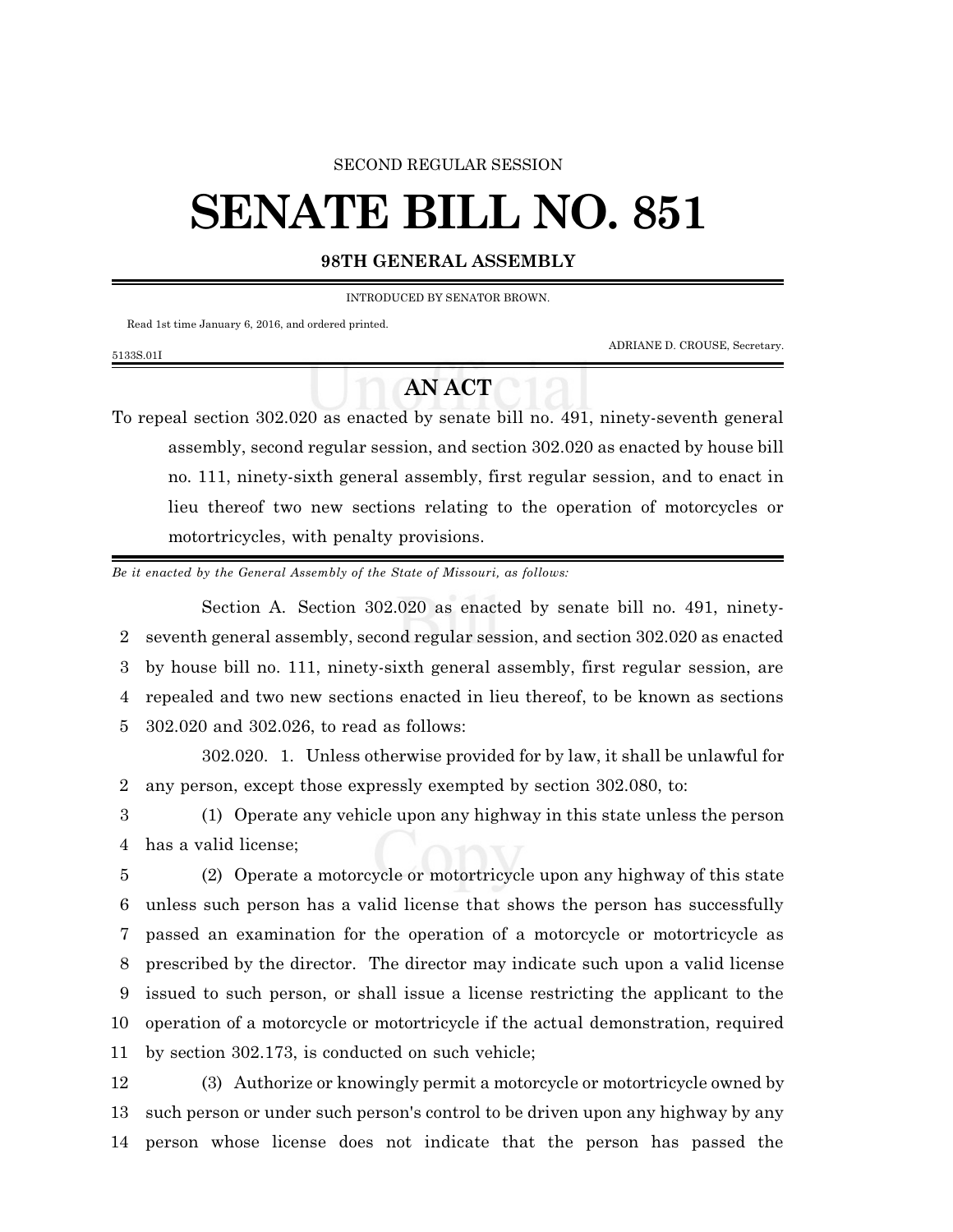examination for the operation of a motorcycle or motortricycle or has been issued an instruction permit therefor;

 (4) Operate a motor vehicle with an instruction permit or license issued to another person.

 2. Every person **who is younger than twenty-one years of age** operating or riding as a passenger on any motorcycle or motortricycle, as defined in section 301.010, upon any highway of this state shall wear protective headgear at all times the vehicle is in motion**, except that any person twenty-one years of age or older operating any motorcycle or motortricycle who has not completed a motorcycle safety education course approved pursuant to sections 302.133 to 302.137 or possessed his or her motorcycle license or motorcycle endorsement for a minimum period of two years or has been issued an instruction permit shall wear protective headgear at all times the vehicle is in motion**. The protective headgear shall meet reasonable standards and specifications established by the director.

 3. Notwithstanding the provisions of section 302.340 any person convicted of violating subdivision (1) or (2) of subsection 1 of this section is guilty of a misdemeanor. A first violation of subdivision (1) or (2) of subsection 1 of this section shall be punishable as a class D misdemeanor. A second violation of subdivision (1) or (2) of subsection 1 of this section shall be punishable as a class A misdemeanor. Any person convicted a third or subsequent time of violating subdivision (1) or (2) of subsection 1 of this section is guilty of a class E felony. Notwithstanding the provisions of section 302.340, violation of subdivisions (3) and (4) of subsection 1 of this section is a misdemeanor, the first violation punishable as a class D misdemeanor, a second or subsequent violation of this section punishable as a class C misdemeanor, and the penalty for failure to wear protective headgear as required by subsection 2 of this section is an infraction for which a fine not to exceed twenty-five dollars may be imposed. Notwithstanding all other provisions of law and court rules to the contrary, no court costs shall be imposed upon any person due to such violation. No points shall be assessed pursuant to section 302.302 for a failure to wear such protective headgear. Prior pleas of guilty and prior findings of guilty shall be pleaded and proven in the same manner as required by section 558.021.

302.020. 1. Unless otherwise provided for by law, it shall be unlawful for any person, except those expressly exempted by section 302.080, to: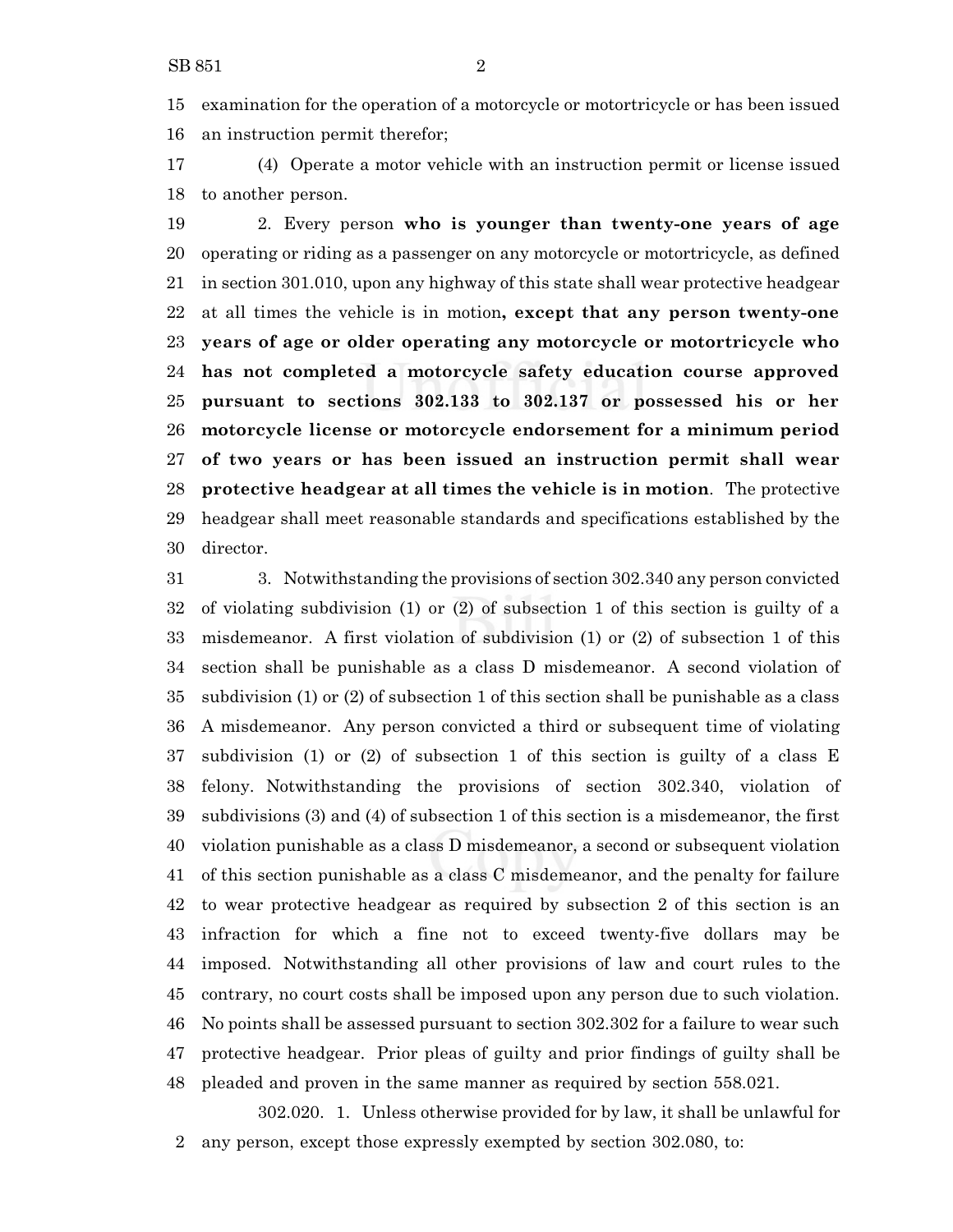(1) Operate any vehicle upon any highway in this state unless the person has a valid license;

 (2) Operate a motorcycle or motortricycle upon any highway of this state unless such person has a valid license that shows the person has successfully passed an examination for the operation of a motorcycle or motortricycle as prescribed by the director. The director may indicate such upon a valid license issued to such person, or shall issue a license restricting the applicant to the operation of a motorcycle or motortricycle if the actual demonstration, required by section 302.173, is conducted on such vehicle;

 (3) Authorize or knowingly permit a motorcycle or motortricycle owned by such person or under such person's control to be driven upon any highway by any person whose license does not indicate that the person has passed the examination for the operation of a motorcycle or motortricycle or has been issued an instruction permit therefor;

 (4) Operate a motor vehicle with an instruction permit or license issued to another person.

 2. Every person **who is younger than twenty-one years of age** operating or riding as a passenger on any motorcycle or motortricycle, as defined in section 301.010, upon any highway of this state shall wear protective headgear at all times the vehicle is in motion**, except that any person twenty-one years of age or older operating any motorcycle or motortricycle who has not completed a motorcycle safety education course approved pursuant to sections 302.133 to 302.137 or possessed his or her motorcycle license or motorcycle endorsement for a minimum period of two years or has been issued an instruction permit shall wear protective headgear at all times the vehicle is in motion**. The protective headgear shall meet reasonable standards and specifications established by the director.

 3. Notwithstanding the provisions of section 302.340 any person convicted of violating subdivision (1) or (2) of subsection 1 of this section is guilty of a misdemeanor. A first violation of subdivision (1) or (2) of subsection 1 of this section shall be punishable by a fine not to exceed three hundred dollars. A second violation of subdivision (1) or (2) of subsection 1 of this section shall be punishable by imprisonment in the county jail for a term not to exceed one year and/or a fine not to exceed one thousand dollars. Any person convicted a third or subsequent time of violating subdivision (1) or (2) of subsection 1 of this section